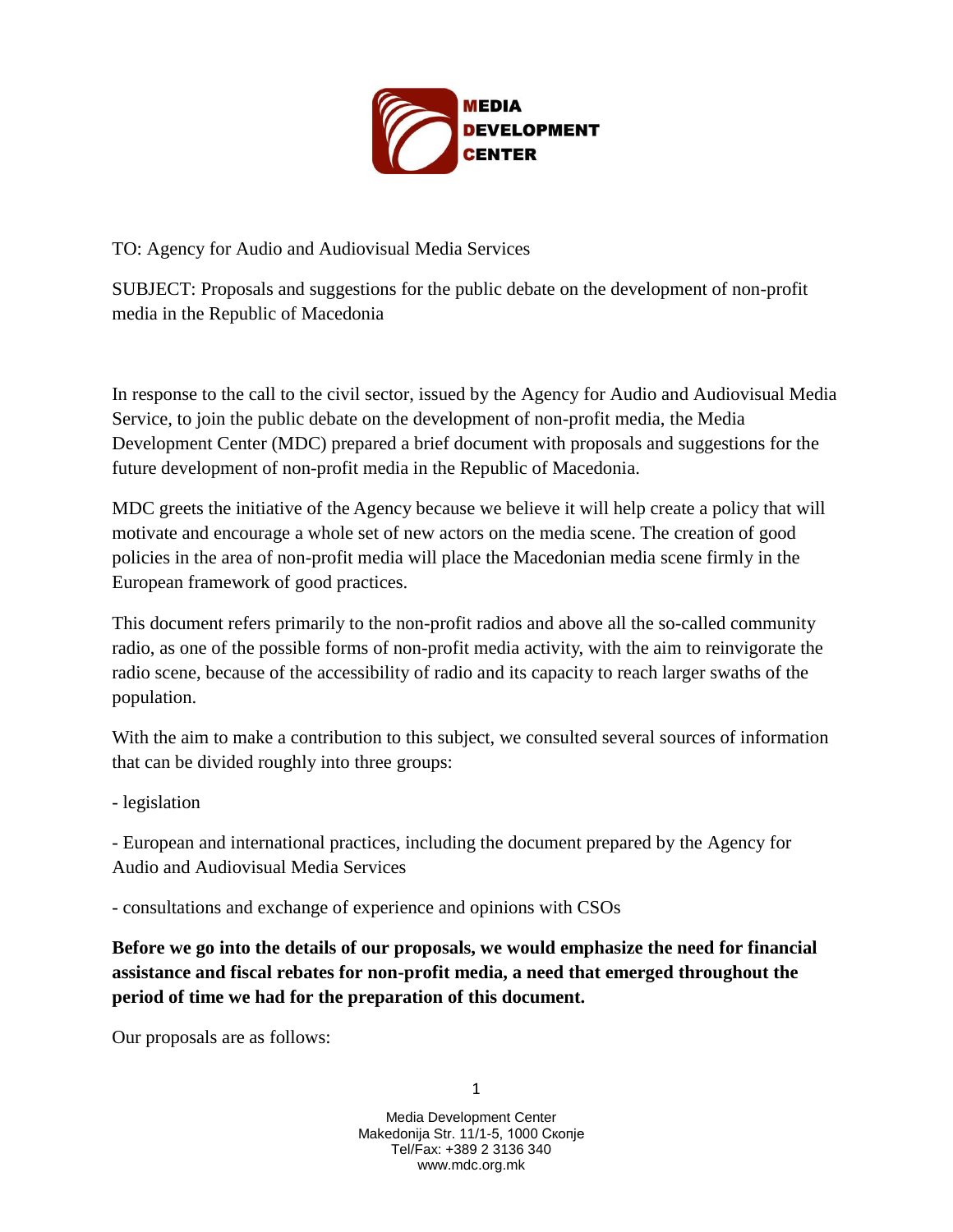

1. In accordance with the situation on the ground in Macedonia and the fact that, at this moment, there are just three non-profit media – the student radios Student FM, UCLO FM and UGD FM (their legal status is, in fact, unresolved as they seem to be registered under the respective universities that operate them), efforts are needed to stimulate the creation of thematic community radios, i.e. radio stations that will focus on communities organized around a given subject or interest (farmers, women, students, youth), at the expense of geographically defined community radios. We believe that the existing student radios are a good starting point and proof that there is sufficient interest in Macedonia for revival of thematic radio stations.

We should also bear to mind the latest trends in the Western European countries in which journalism – understood as activity of objective and professional reporting and information on matters of public interest – is increasingly viewed as a non-profit activity. In view with the existing situation in Macedonia in which the media, of their own volition or under pressure, remove themselves and neglect that obligation to objectively and timely inform the public on matter of public interest, we find that it would be useful if the process of allocation of licenses for non-profit/community radio broadcasting takes into consideration the need of the citizens to be properly informed. The above is especially true of the smaller urban and rural areas. Therefore, special attention need to be paid in those areas to use community radios to ensure the necessary local information which is now either absent of, if existing, pushed to the margins of the programmes of mainstream media.

2. Regarding policies for allocation of frequencies, we believe it would be prudent to reserve a number of frequencies in all geaographic areas (on local and regional levels) for non-profit media (community radio). Those frequencies should be free of charge by default, and this proposal is led by a very simple logic. Namely, due to their very nature, non-profit radio stations may or may not earn income. Therefore, if the radio stations perform their activities and serve as providers of information to the public in the minimum prescribed airtime (four hours of uninterrupted broadcasts daily), they need to have certain benefits at their disposal. That will ensure that the target audience/interest group will get its needs satisfied, while the radio will be relieved of excess dues and fees that may endanger its operations.

At the same time, protective mechanisms should be put in place to prevent any attempt to abuse those frequencies so that an entity would get access to them for free, only to then develop commercial radio broadcasting.

> Media Development Center Makedonija Str. 11/1-5, 1000 Скопје Tel/Fax: +389 2 3136 340 www.mdc.org.mk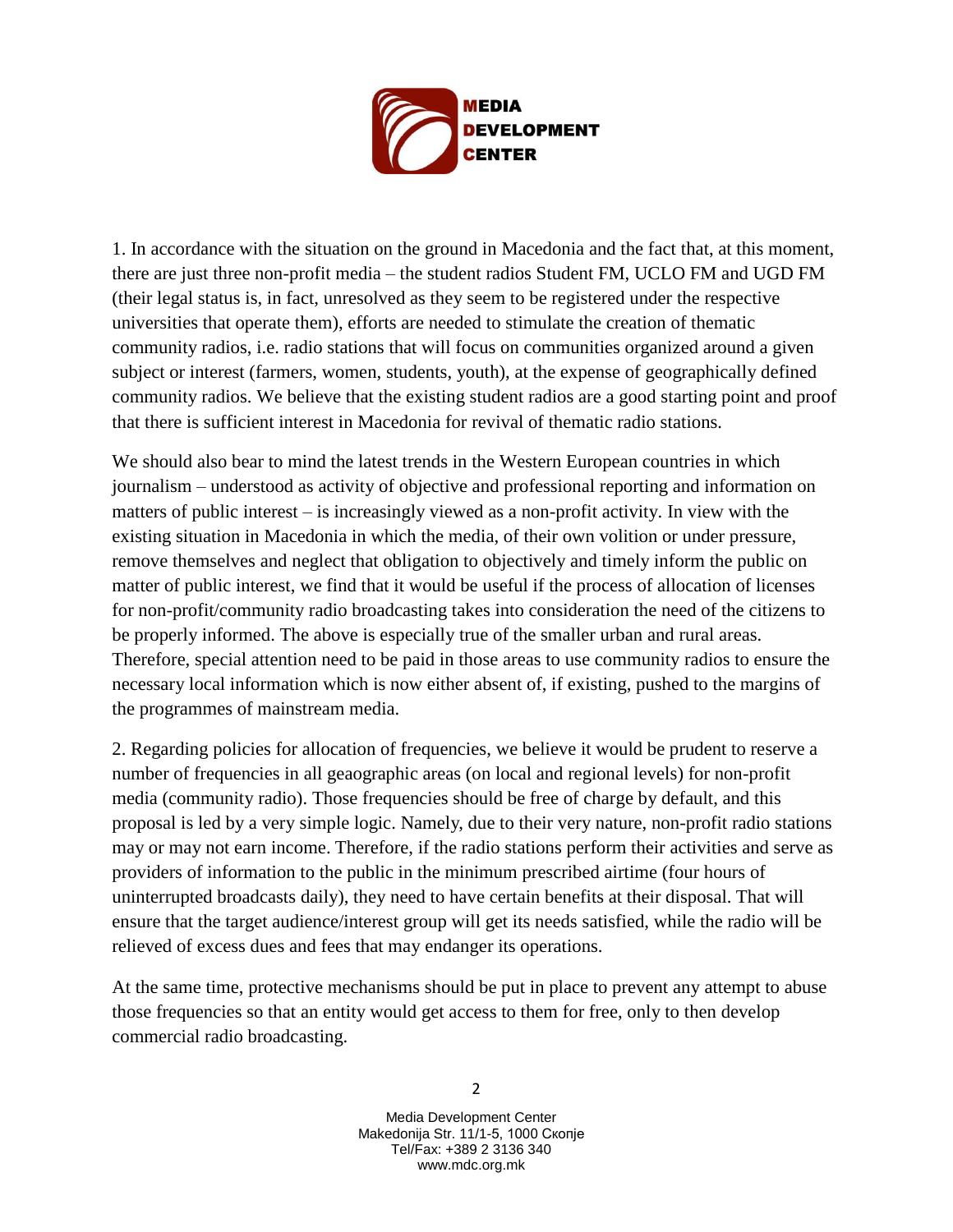

We also believe that the legislation should encourage the possibility of time-sharing of one frequency by several communities organized around common interest/topic, to allow that they won't face difficulties to fill in the legally required four hours of uninterrupted broadcasts daily per frequency. That approach should simultaneously promote the diversity of available programming, turning such radio stations into a form of a local information source with multiple contents available on a single frequency.

3. Consider the possibility, if there are community radios based on a geographic radio and not certain topic of interest, to allow them a limited possibility for sales of advertising space, restricted to the small enterprises active in the area of coverage, without entry in the national advertising market. Such a practice is mentioned in the document prepared by AVMS as existing and functioning in several EU member states like Ireland and UK.

If the existing legal solution that makes non-profit media fully dependent on donor funds (regardless of whether donations come from public institutions, organizations, in the form of membership fees collected from the community that backs the radio, or from private persons) remains, then there is a need to consider the possibility to create a public fund that would collect and distribute, in an open and transparent procedure, funds intended exclusively for the development of this broadcasting segment. We, therefore, find the solution already used in France, where such a fund exists and is filled from the advertising revenue earned by the commercial broadcasters, to be fully acceptable. In view of the size of the available advertising market and the number of players fighting for the dwindling available advertising revenue, we believe that it would be for the best if such a proposed fund would be filled from the taxes charged on lottery and other games of chance or, possibly, from the collected broadcasting fee, or other sources to be determined later. At the same time, the fund should also be able to rent broadcasting equipment to the community radios, at affordable prices.

4. Found non-profit radios as charity organizations. There are examples from European practice, for example the UK where non-profit media are registered as charity organizations, in accordance with existing legislation. Globally, there is also the example of the U.S. where nonprofit media have the status of charity organizations exempt from taxation. The non-profit media in the U.S. by default serve as providers of information to the public, especially on the local level, and they have the task to cover important social themes. The same goes for Macedonia, where non-profit radios can serve as important providers of information to the public, especially on the local level.

> Media Development Center Makedonija Str. 11/1-5, 1000 Скопје Tel/Fax: +389 2 3136 340 www.mdc.org.mk

3